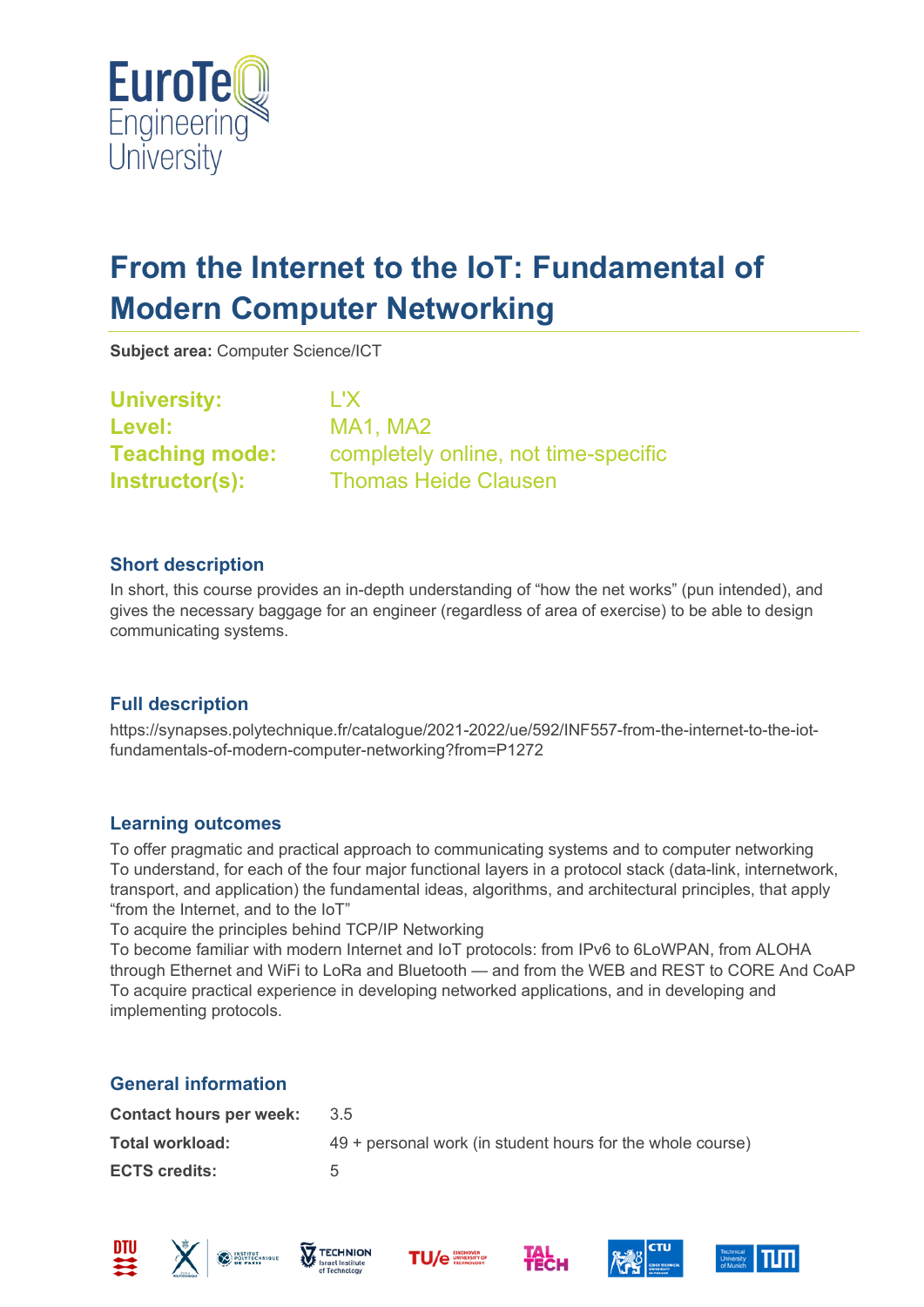

| Language:                        | English                                                                                                                                                                                                                                                                                                                                                                                    |
|----------------------------------|--------------------------------------------------------------------------------------------------------------------------------------------------------------------------------------------------------------------------------------------------------------------------------------------------------------------------------------------------------------------------------------------|
| <b>Course start date:</b>        | 01 September 2022                                                                                                                                                                                                                                                                                                                                                                          |
| Course end date:                 | 03 June 2023                                                                                                                                                                                                                                                                                                                                                                               |
| Add. info about start date:      | Individualised, can be any date, between Sept. 1, 2022 and April 1, 2023.<br>Please note that the intended start-date must be communicated to Ecole<br>Polytechnique at the time of registration. The course end date should be<br>exactly 10 weeks after the start-date.                                                                                                                  |
| <b>Weekly teaching day/time:</b> | Available fully asynchronous                                                                                                                                                                                                                                                                                                                                                               |
| Time zone:                       | CET (Denmark, Germany, France, Netherlands, Switzerland, Czech<br>Republic)                                                                                                                                                                                                                                                                                                                |
| <b>Further information:</b>      |                                                                                                                                                                                                                                                                                                                                                                                            |
| <b>Prerequisites:</b>            | check at: https://synapses.polytechnique.fr/catalogue/2021-<br>Please<br>2022/ue/592/INF557-from-the-internet-to-the-iot-fundamentals-of-<br>modern-computer-networking?from=P1272                                                                                                                                                                                                         |
| <b>Activities and methods:</b>   | The course will be available asynchronously, fully on-line, or on-side,<br>through learning flows with short videos, quizzes, homework, lab<br>exercises / tutorials - as well as office-hours via Webex with professors<br>and instructors. While being asynchronous, each student is expected to<br>check in with an instructor over Webex, weekly, following the chosen start-<br>date. |
| <b>Presence on campus:</b>       | no                                                                                                                                                                                                                                                                                                                                                                                         |

| <b>Final examination</b>     |                                                           |
|------------------------------|-----------------------------------------------------------|
| Form:                        | Final exam, weekly quizzes, grade assignments             |
| Date:                        |                                                           |
| Location/format:             | online                                                    |
| <b>Re-sit possibility:</b>   | yes                                                       |
| <b>Transcript available:</b> | end of the semester and generally 8 weeks after the exam. |
| Add. info/requirements:      |                                                           |

#### **Registration**

To register for this course, follow the registration requirements of your **home university** as specified here: [www.euroteq.eu/courses-registration.](http://www.euroteq.eu/courses-registration)